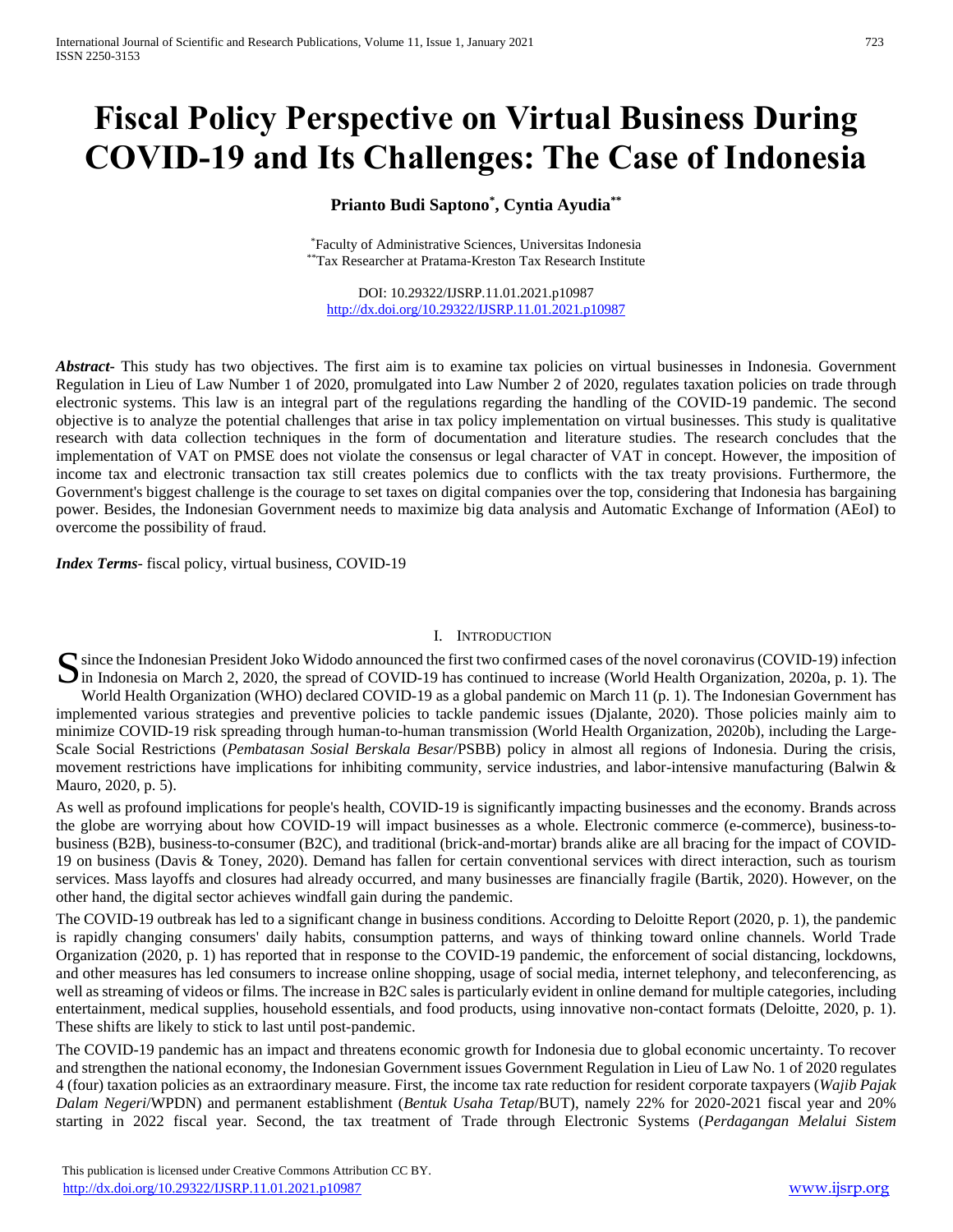*Elektronik*/PMSE). Third, the time extension to implement the right and to fulfill tax obligations. Fourth, the granting of authority to the Finance Minister in providing customs facilities in exemption or relief of import duties to address emergencies situation.

In principle, the tax treatment policy of PMSE is a unilateral step considering that there is still no global consensus on digital economy taxation. This study will discuss the following issues: (1) Fiscal policy perspective on virtual business, including providing tax incentives to entities and imposing VAT for digital businesses; (2) challenges in implementing fiscal policy.

#### II. CONCEPTUAL FRAMEWORK

## *A. Virtual Business in a Digital Economy*

A digital economy is a convergence of communications, computing, and information. The new economy's essential shifts a structural from the industrial economy toward an economy characterized by information, intangibles, services, and a parallel change toward new work organizations and institutional forms (Sharma, 2006). One of the essential elements of the digital economy is digitalization and the intensive use of information and communication technologies. Since performing commercial activities over a new technology platform, business activities can operate virtually and do not require any particular facilities.

Susan Ward (2020) has defined virtual business is any business that conducts all or most of its business via the internet and telecommunications, which focuses on its digital capabilities to achieve the desired business goals. It may or may not have some physical presence—such as an office or warehouse—but there is not a physical location that customers can visit. Virtual business is the complete opposite of traditional bricks-and-mortar business, relying heavily on face-to-face transactions with customers, a physical workspace, and physical records and data (Sage, 2020). The office is a state of mind—as long as people have the gear and get an internet connection and make phone calls so that people can work in a virtual office (Campbell, 2017). With low overhead costs, little investment requirements, and low startup costs, business owners worldwide consider a virtual business for the present and the future (Lorette, n.d.).

With the development of virtual business in a digital economy environment, the growth of electronic commerce (e-commerce) has already improved business value by fundamentally changing the ways products are conceived, marketed, delivered, and supported. Concerning the nature of the item traded on e-commerce, the standard definition falls into two main categories—first, distance selling, which refers to the electronic selling of tangible goods, but still must be physically delivered using traditional channels. Second, digital content services or direct e-commerce concerns online ordering, payment, and intangible goods supplies.

## *B. Taxes Covered in Tax Treaty*

The term "Taxes Covered" as stipulated in Article 2 of the OECD Model Tax Convention has explained what types of taxes that includes in a Tax Treaty. The OECD Model covers taxes on income and capital. The OECD Model provides a general definition of taxes on income as all taxes imposed on total income or elements of income, including taxes on gains from the alienation of movable or immovable property and taxes on the total amounts of wages salaries paid by enterprises. Meanwhile, the general definition of taxes on capital includes all taxes imposed on total capital or capital elements, including taxes on capital appreciation (Lang, 2013).

Furthermore, the provisions of Article 2 paragraph 4 tax treaty explain that the type of tax also applies to any taxes that arise as long as they are identical or substantially similar to income tax and if the tax is an addition or substitute ("in addition" or "in place of") income tax. The OECD Model and most of the Double Taxation Conventions contain a clause according to which the treaty shall apply to identical or substantially similar taxes. The tax imposition is after the signing date in addition to, or in place of, the existing taxes. These clauses seek to prevent situations in which new taxes' introduction leads to a DTC's renegotiation. If the newly introduced taxes are comparable to the existing tax at the time of the agreement's designation, the treaty is applicable (Lang, 2013).

Based on this understanding, the taxes covered include entirely new taxes, but the new taxes must not conflict with the applicable tax treaty provisions. If the tax is to replace the existing tax, there is a risk to be covered in the tax treaty agreement (Brandstetter, 2011, p. 64). Thus, a source country has the right to impose a type of tax other than income tax as regulated in the tax treaty.

## *C. Level Playing Field on Neutrality Principle*

Neutrality calls for the impartiality of treatment. The partiality concern may arise from: (1) unequal treatment of essentially similar taxpayers; or (2) the same treatment of essentially different taxpayers (Groves, 1948, p. 18). The tax neutrality principle is a tax system not influencing the taxpayers' business decisions. The baseline to decide whether a taxation system is neutral compares with the situation as no-tax levied (Chen, 2018).

To overcome tax distortions and develop the tax system in the digital economy era, the OECD suggests that the design of tax policies must comply with a well-known principle: "neutrality" and "fairness." According to OECD Report (2015, pp. 17, 20), the neutrality principle in taxation on the digital economy should seek to be neutral and equitable for all forms of business activity, between conventional and electronic forms of commerce. Taxpayers in similar situations carrying out similar transactions should be subject to similar levels of taxation.

With the principle of neutrality, the tax system will increase state income and minimize tax discrimination for each economic choice (OECD, 2015a, p. 30). According to Musgrave & Musgrave (1989, p. 218) and Bird & Wilkie (2013, p. 293), the principle of fairness is the essential or critical criterion for designing a suitable tax structure. The principle of equality or fairness is the most widely known and contains how to distribute the tax burden as evenly as possible (Oestreicher & Spengel, 2007, p. 3).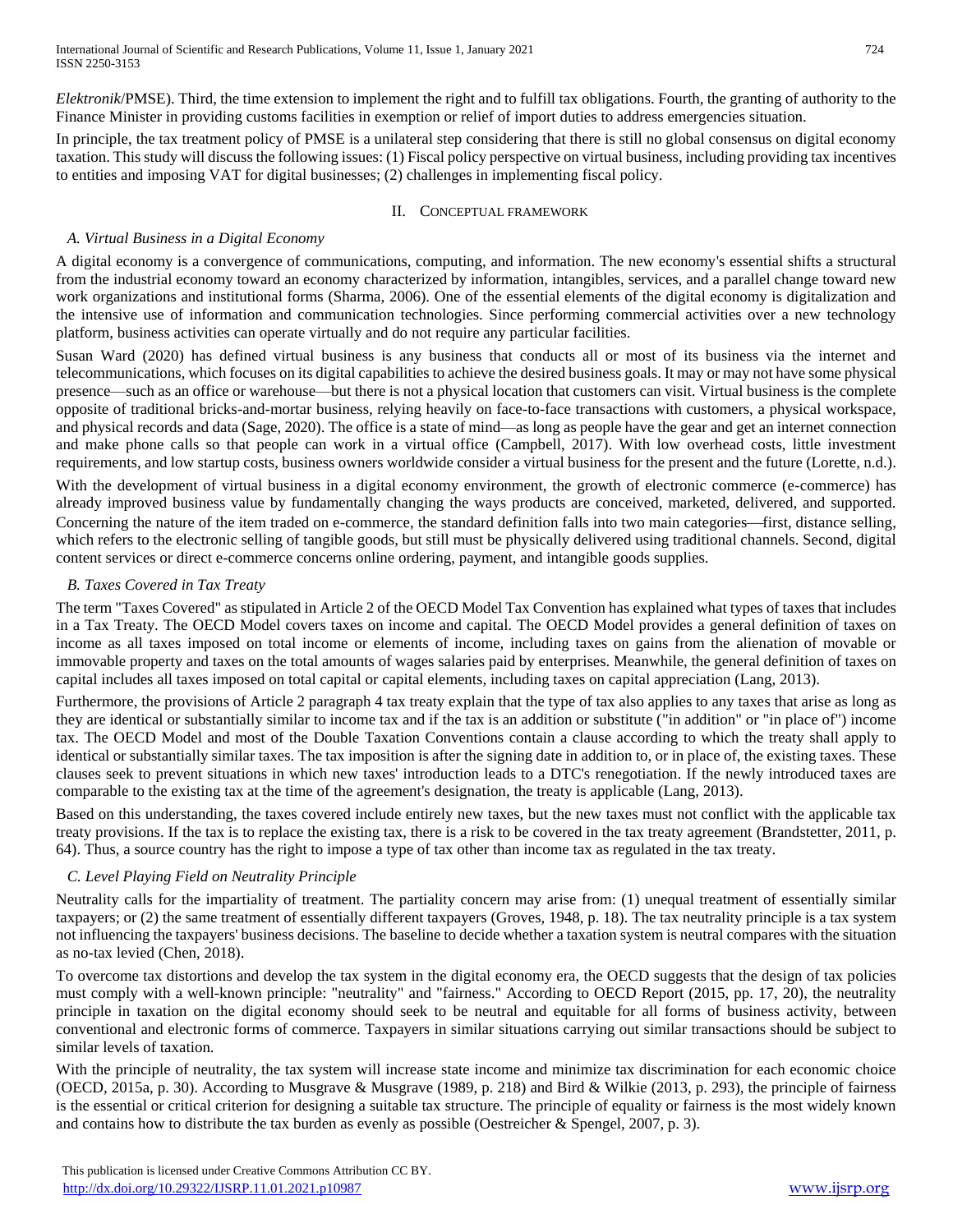#### *D. Nexus Rules and Significant Economic Presence*

The emergence of the digital economy presents challenges in taxation, such as determining the basis imposition (nexus) of a jurisdiction's economic presence. According to Plekhanova (2017), nexus rules are a broad category of state's sourcing rules. From the income tax perspective, a nexus rule defines the circumstances when an economic connection between a particular item of income and sufficient for a particular state to tax this income item.

Traditionally, a structure of a nexus rule has a geographical or a functional dimension. Nexus with the geographical dimension can be statutory or treaty. Theoretically, the basis for determining this nexus type is on either a physical presence standard or an economic presence standard, usually geographical. This standard requires that the factors connecting business profits of an economic actor with a state (or, in the case of a dependent agent) must have a physical location within that state's territory. Domestic laws and treaties of most countries require some physical presence either directly or through an agent for a country to assert taxing jurisdiction over a non-resident company's business profits. A proven means of applying income taxation based on significant economic presence is the "factor presence nexus," adopted by the US Multistate Tax Commission (MTC) as a model statute for states on October 17, 2002 (Gianni, 2018, p. 270).

The significant economic presence proposal in a jurisdiction arises when a non-resident enterprise has a significant economic presence based on the factor that evidences a purposeful and sustained interaction with the jurisdiction via digital technology and other automated tools. These factors would be combined with a factor based on the revenue derived from digital transactions into the country to ensure that only significant economic presence cases are covered, limit the taxpayers' compliance costs, and provide certainty for cross-border activities. The following sections describe the details of such an option, together with potential approaches for attributing income to the new nexus (OECD, 2015, p. 107; Abrahamson, 2020).

#### III. RESEARCH METHOD

This research is a qualitative method utilized to provide a better understanding in answering research questions regarding the fiscal policy perspective on virtual business during COVID-19 in Indonesia. According to Cresswell (2012), qualitative research has the characteristic of exploring a problem and developing a detailed understanding of a central phenomenon of social or human problems. The research method is conducting a literature review of relevant journals and articles. By using qualitative methods, there are six stages to conclude the results (Bryman, 2016). It begins with determining research questions, finding relevant subjects, collecting and interpreting evidence, conceptual framework, writing the finding, and conclusion.

#### IV. RESULT AND DISCUSSION

#### *A. Fiscal Policy on Virtual Business During COVID-19 in Indonesia*

COVID-19 pandemic has implications for a slowdown in national economic growth, a decline in state revenues, an increase in state spending and financing, and a deterioration in the financial system as indicated by a decline in various domestic economic activities. However, from another perspective, a crisis creates opportunities for business actors to act and changes. Opportunities arise along with changes in consumers' daily habits through the use of digital-based services.

Reporting from Indonesia's Ministry of Communication and Informatics (2019), the growth in the value of e-commerce in Indonesia reached 78% in 2018. Meanwhile, according to the results of research conducted by Google, Temasek, and Bain & Company, the value of e-commerce market capitalization in Indonesia based on the Gross Merchandise Value (GMV) method reaches US\$ 21 billion or around IDR 294 trillion (Citradi, 2019). During the pandemic, sales via e-commerce platforms increased by 26% from the monthly average for the second quarter of 2019, which was US\$ 2.4 billion or IDR 36 trillion GMV in April 2020. Additionally, the volume of demand increased 5-10 times during the COVID-19 pandemic.

According to the theory of change is a practical and essential part of a successful transformation effort (Organizational Research Services, 2004, p. 1). Companies must be bold and ambitious that embrace new realities, and take timely action to capture market share and emerge after the crisis as market leaders. The action takes courage to reinvent new business models amid a pandemic and invest in times of high uncertainty.

Deputy Director of the OECD's Center for Tax Policy and Administration, Grace Perez-Navarro, as quoted by Tax Notes (2020) states a pandemic should be the right momentum and time to consider new fiscal policy strategy, specifically taxes. According to Perez-Navarro, learning from past experiences, many countries find it easier to introduce new tax types in tax reform. Governments should consider such measures to ensure progressivity in their tax systems. Tax policy options that governments could consider better administration of VAT systems. Countries could improve enforcement to tackle VAT fraud and look at [better VAT mechanisms on](https://www.taxnotes.com/lr/resolve/298yj)  [digital trade.](https://www.taxnotes.com/lr/resolve/298yj)

The urgency of digital sector taxation is driven by increasing economic activity via electronics. As electronic commerce (e-commerce) continues to overgrow, it could significantly affect the social and economic structures. E-commerce has a substantial impact on taxation and tax policy. Concerns have expressed that e-commerce could result in the erosion of tax bases because it allows transactions to customers in Indonesia without a physical presence in economic activity.

Amid the digital-based business development, the Indonesian Government has responded with a tax extensification policy of Trade through Electronic Systems (*Perdagangan Melalui Sistem Elektronik*/PMSE) to recover and strengthen the national economy in a pandemic situation. The tax treatment of PMSE has regulated in Government Regulation in Lieu of Law Number 1 of 2020, subsequently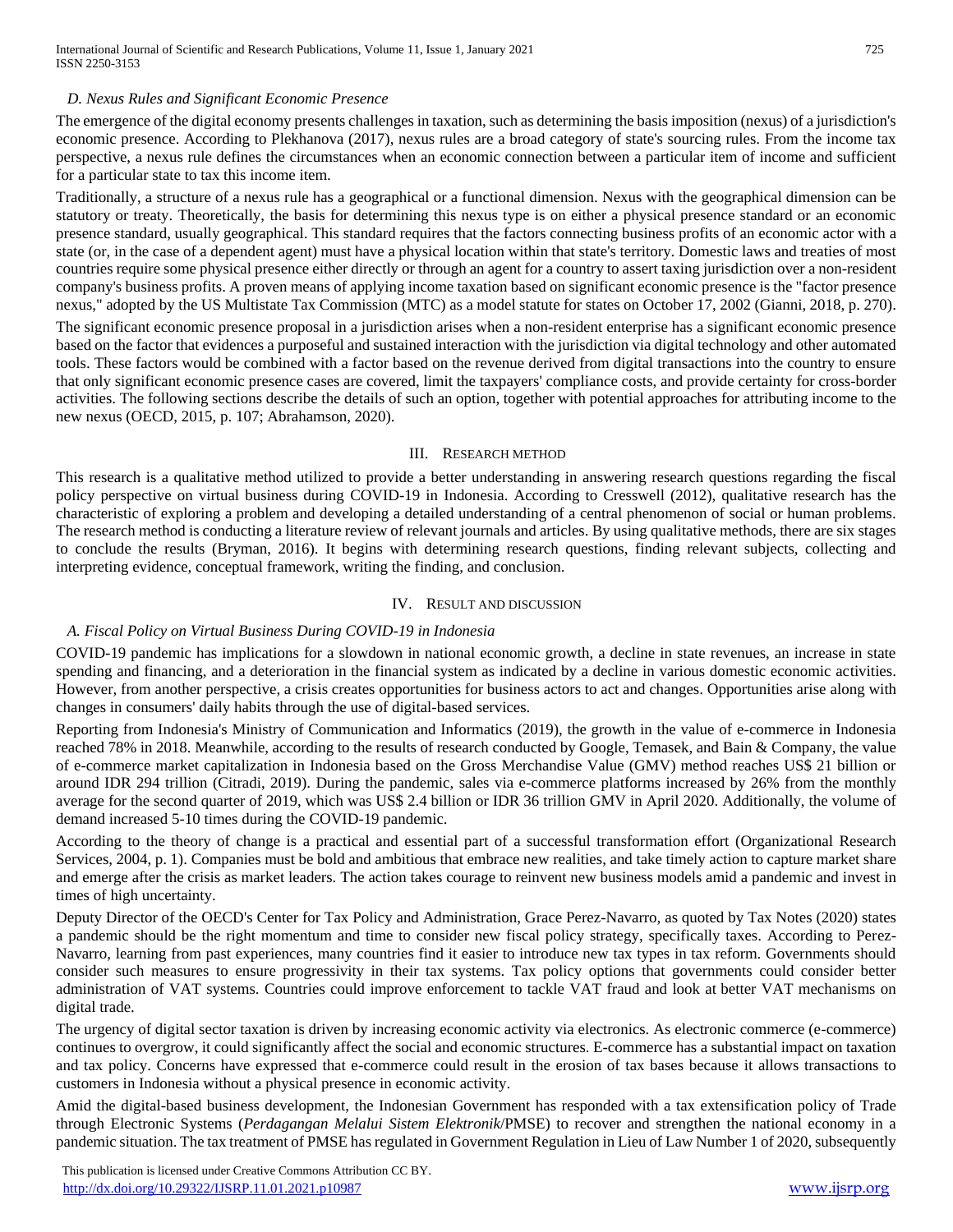ratified as Law No. 2 of 2020, in junction with Finance Minister Regulation No. 48/PMK.03/2020 ("PMK-48") as an implementing regulation. PMSE regulations in Law No. 2 of 2020 include the provisions of Value Added Tax (*Pajak Pertambahan Nilai*/PPN), income tax (*Pajak Penghasilan*/PPh), and electronic transaction tax (*Pajak Transaksi Elektronik*/PTE).

First, VAT on intangible or digital taxable goods and taxable services within the customs and excises territory originating from outside the customs area through electronic trading systems. With the enactment of PMSE regulation, digital products such as music and film streaming subscriptions, digital applications and games, and online services from abroad or domestic business actors will be in the same treatment as various conventional products that have been subject to VAT.

Alan A. Tait (1988, pp. 4-6) defines the basic concept of Value Added Tax (VAT), "*So the value-added can be looked at from the additive side (wages plus profits) or the subtractive side (output minus inputs)*." The good VAT, in essence, achieved through three design norms that require the VAT be levied on a broad consumption base at a single rate, collected incrementally through all stages of the production and distribution chain through the invoice-credit method, and imposed on a destination basis (James, 2015). This method is an "indirect" way to assess the tax on value-added. Under the indirect method, all outputs and inputs are VAT objects.

In principle, VAT is an indirect tax levied on consumption so that the end consumer bears the tax burden. Therefore, business actors who conduct business activities in the PMSE sector only collect, deposit, and report VAT. These business actors, including foreign traders, foreign service providers, trade through electronic systems organizers (*Penyelenggara Perdagangan Melalui Sistem Elektronik*/PPMSE) both foreign (non-resident) and domestic determined by the Minister of Finance. PPMSE is a provider of electronic communication tools used for trade transactions.

There are currently 46 companies appointed as PMSE businesses, including Amazon, Google, Netflix, and Spotify, which the majority came from the United States. Based on Digital Economy Report from UNCTAD (2019, p. 2), China and the United States dominate 70% of the world's largest digital platforms and market capitalization value up to 90%. Indonesia is one of the market countries for this digital business.

In essence, VAT on PMSE is not a new thing. Before the issuance of the PMSE provisions, the Indonesian Government had regulated VAT on the utilization of taxable intangible goods and taxable services from outside the customs and excises territory area. The provisions contained in the Finance Minister Regulation No. 40/ PMK.03/2020 ("PMK-40"). The regulation stipulates that individuals or entities, both taxpayers and taxpayers, can make VAT deposits. However, this regulation does not yet recognize the term digital goods and services. The accentuation in PMK-48 determines the over-the-top digital business actors to become VAT collectors.

According to PMK-48, there are two characteristics of e-commerce business actors appointed as taxpayers to collect VAT. First, the value of digital product sales transactions to buyers in Indonesia exceeds IDR 600 million in one year or IDR 50 million in one month within 12 (twelve) months. Second, has the number of traffic or access in Indonesia exceeding 12,000 in one year or 1,000 in one month. The VAT rate is 10% of the tax base. Based on the criteria, a VAT collector's appointment is based solely on the amount of transaction value with buyers in Indonesia or the amount of traffic (accessors) from Indonesia regardless of the business actors' domicile or jurisdiction.

More specifically, PMSE PPN collectors make proof of collection in the form of invoices, order receipts, or similar documents that state VAT collection and have made payments. PMSE VAT collectors must deposit VAT for each tax period no later than the following month after the tax period ends. Depositing VAT uses the billing code with the tax account code 411219 and the deposit type code 111. Deposits of collected VAT can use Rupiah (Exchange Rate of the Minister of Finance), United States Dollar, or other foreign currency stipulated by the DGT. If the US dollar deposit occurs abroad, the payment is made through correspondent banks by wire transfer by including the billing code and SWIFT Code as a reference.

Almost all countries that implement the VAT system as a form of consumption tax, using the destination principle as a principle of VAT collection. Based on this principle, the imposition of VAT on goods and services only applies to places where consumption of these goods and services occurs (places of consumption). The several reasons for strong preference of a consumption base over an income base because (i) consumption is a fairer and more reliable measure of welfare than income; (ii) consumption taxes are simpler to administer because they do not rely on complex realization and timing rules; (iii) consumption taxes has itsrelative neutrality concerning: savings and investment decisions, and consumption decisions (the exclusion of savings means that no penalty for choosing to consume now or later); (iv) the neutrality of consumption taxes leaves decisions must be in accordance to market conditions, and this should enhance investment, efficiency, and economic growth.

PMSE VAT collection provision on consumption upon supplies of digital goods and digital services performed by individuals or entities as buyers who meet the following criteria: (i) residing or domiciled rank in Indonesia based on the location of the correspondence address or country selection during registration on the PMSE VAT site or system is Indonesia; (ii) make payments using debit facilities, credit, or other payment facilities provided by institutions in Indonesia; (iii) transact using an internet protocol in Indonesia or using a telephone number with an Indonesian country code.

In line with the objective connecting factor, linking taxation right of a country based on the existence of related economic activities in the territory of a country so that the Government has the legitimacy of imposing VAT on PMSE though organizer located abroad the customs and excises territory (Darussalam & Septriadi, 2017).

Furthermore, the extensification of digital tax objects in PMK-48 aims to create a level playing field between conventional and digital businesses. VAT regulation was previously only imposed on conventional transactions. Through PMK-48, intangible taxable goods and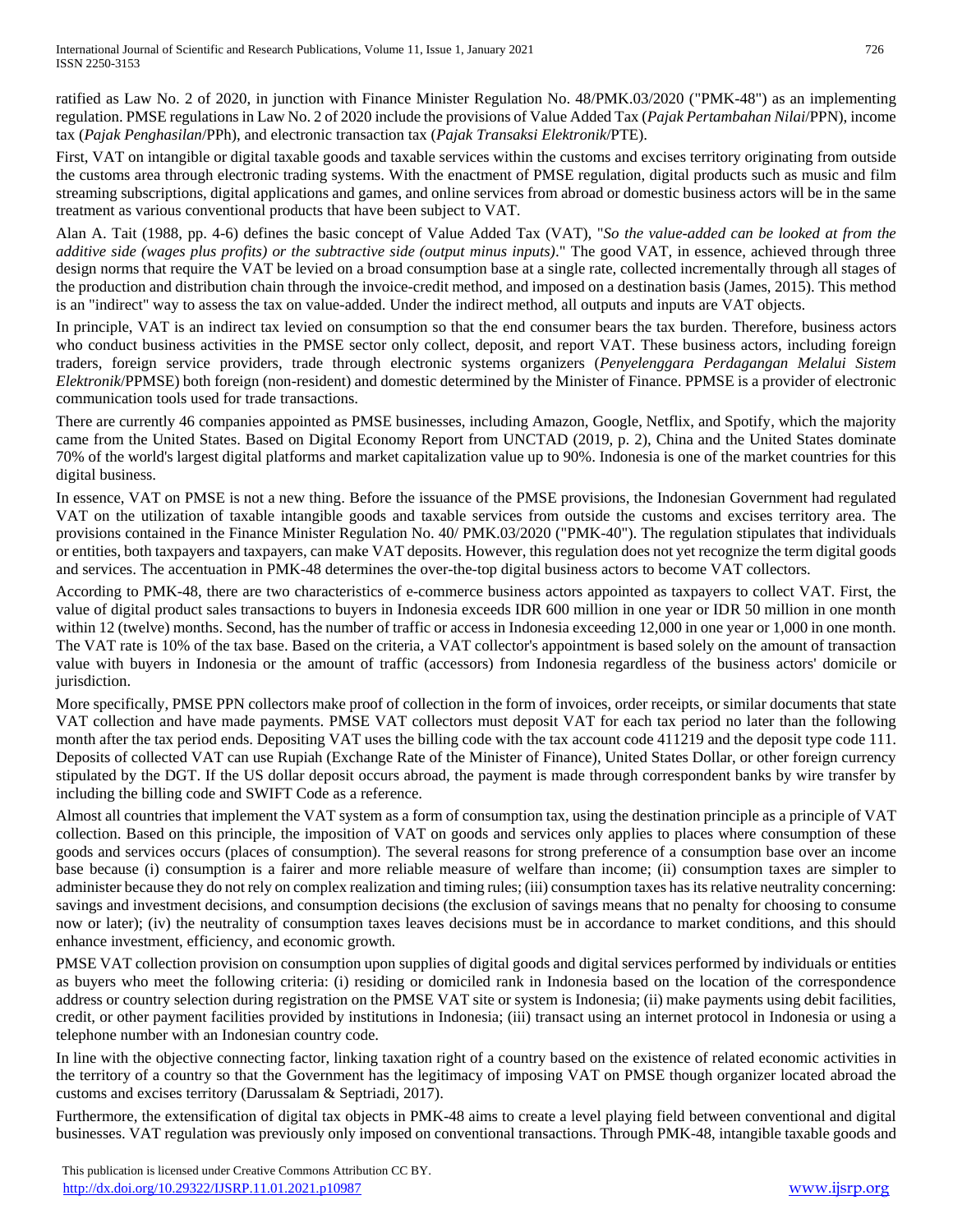services are also subject to VAT. In line with the general legal character, where the VAT imposition applies to all personal expenses, there is no discrimination between goods and services. (Rosdiana & Irianto, 2014). The VAT imposition on domestic or foreign PMSE organizers shows no discrimination for PMSE organizers based on region (neutrality principle). Therefore, fiscal policy must seek to create equality and protecting all stakeholders (Basu, 2002).

The VAT mechanism also has various advantages during this pandemic, including fiscal, psychological, and economic benefits. First, the invoice system makes it easier for tax authorities to supervise and minimize the cost of compliance from the fiscal aspect. Second, taxpayers are also not psychologically conscious when making payments so that consumers will not significantly be affected. Third, from an economic perspective, this type of tax is neutral towards a person's choice of saving or consumption, in line with the Government's goal of increasing consumption during a pandemic—a logical consequence of psychological benefits.

Second, income tax (PPh) on PMSE activities carried out by non-resident tax subjects (foreign traders or service providers). Those business actors are firmed based on the nexus for a significant economic presence, and the treatment is the same as for a permanent establishment. According to the OECD Report (2015, p. 107), a significant economic presence in a jurisdiction arises when a nonresident enterprise has a significant economic presence based on factors that evidence a purposeful and sustained interaction with that country's economy via digital technology and other automated tools. Underlying these factors is the revenue generated from digital transactions into the country to ensure that only significant economic presence cases are covered and provide certainty for cross-border activities. Based on Law No. 2 of 2020, a significant economic presence needs to meet the following requirements: (a) consolidated gross turnover of business groups up to a certain amount; (b) sales in Indonesia up to a certain amount; (c) up to a certain number of active digital media users in Indonesia.

Third, electronic transaction tax (PTE) which is a new type of tax. However, due to the tax treaty's implementation, the determination of PPMSE taxpayers, foreign traders, and foreign service providers as Permanent Establishment is not valid. In that case, as long as it has met a significant economic presence, it will be subject to PTE.

Furthermore, Director General of Tax Regulation No. 07/P.J./2020 ("PER-07") has stipulated PPMSE taxpayers, foreign traders, and foreign service providers register as taxpayers in Permanent Establishment & Expatriate Tax Offices. The regulation was released to provide legal certainty, ease of administration, and enhance the supervision of the implementation of taxpayers' rights and the fulfillment of taxpayers' obligations for PMSE business actors.

## *B. Challenges in Fiscal Policy Implementation on Virtual Business*

The implementation of a policy is inseparable from challenges. This study describes at least four challenges to be a concern in implementing tax policies on virtual businesses in Indonesia. In a digital economy era, another challenge in applying fiscal policy to virtual business is can wider social changes and lead to new shadow economy activities (OECD, 2017, p. 3). Shadow economy is related to consumer to consumer (C2C) transactions because of the difficulty in tracking or tracking transaction information data.

Article 5 of PMK-48 identifies buyers, either individuals or entities, with the domicile criteria for correspondence and registration in Indonesia, payment through Indonesian institutions, and a protocol address in Indonesia. However, this can be an opening for buyers to avoid their tax obligations using a Virtual Private Network (VPN). This tax avoidance effort can lead to a loss of potential state revenue. Moreover, research results from Geosurf (2018) show that Indonesia and India are in the first rank of most VPN users in the world, with 38% of the world's total users.

Another fiscal challenge is the imposition of income tax on top companies. This policy has generated polemics regarding the determination of a permanent establishment (*Bentuk Usaha Tetap*/BUT), which clashed with the tax treaty provisions. The formulation of PE is also inseparable from the provisions in the tax treaty with jurisdictional partner countries.

Article 2 paragraph 5 of Law No. 36 of 2008 ("PPh Law") in junction with Finance Minister Regulation No. 35/PMK.03/2019 ("PMK-35") regulates provisions regarding the determination of PE in Indonesia. Based on Article 4 PMK-35, a permanent establishment must meet the cumulative criteria, namely (a) the existence of a place of business in Indonesia; (b) the place of business is permanent, and (c) the place of business is used to carry on business or carry out activities. The types of PEs that apply in Indonesia are limited to assets types, activity types, agency type, and insurance type. Besides, referring to Article 5 OECD Model Tax Convention defines a permanent establishment as "for this convention, the term "PE" means a fixed place of business through which the business of an enterprise is wholly or partly carried on." The term "PE" including a place of management, a branch, or an office.

According to domestic tax regulations and the OECD Model Tax Convention, to be designated as a PE requires physical presence. These regulations have not regulated a PE or a business profit clause that adopts a digital business concept or a significant economic presence. Therefore, income tax on PMSE only applies to resident non-treaty partners. In contrast, the tax treaty does not allow the imposition of income tax on income received or obtained from Indonesia by resident treaty partners. The tax treaty is a *lex specialis derogat legi generali* to domestic regulations.

*Lex specialis derogat legi generali* means that more specific rules will prevail over (abrogates, overrules, trumps) more general rules. One test that is applied in circumstances when (i) both customary and treaty sources of law exist, and (ii) these two sources cannot be construed consistently. If the implementation of domestic tax provisions eliminates the tax treaty, it can lead to treaty override. Treaty override is the most violent manifestation of the lack of international law effectiveness, which means a lack of legal protection for economic operators and taxpayers acting globally (Pietro, 2015).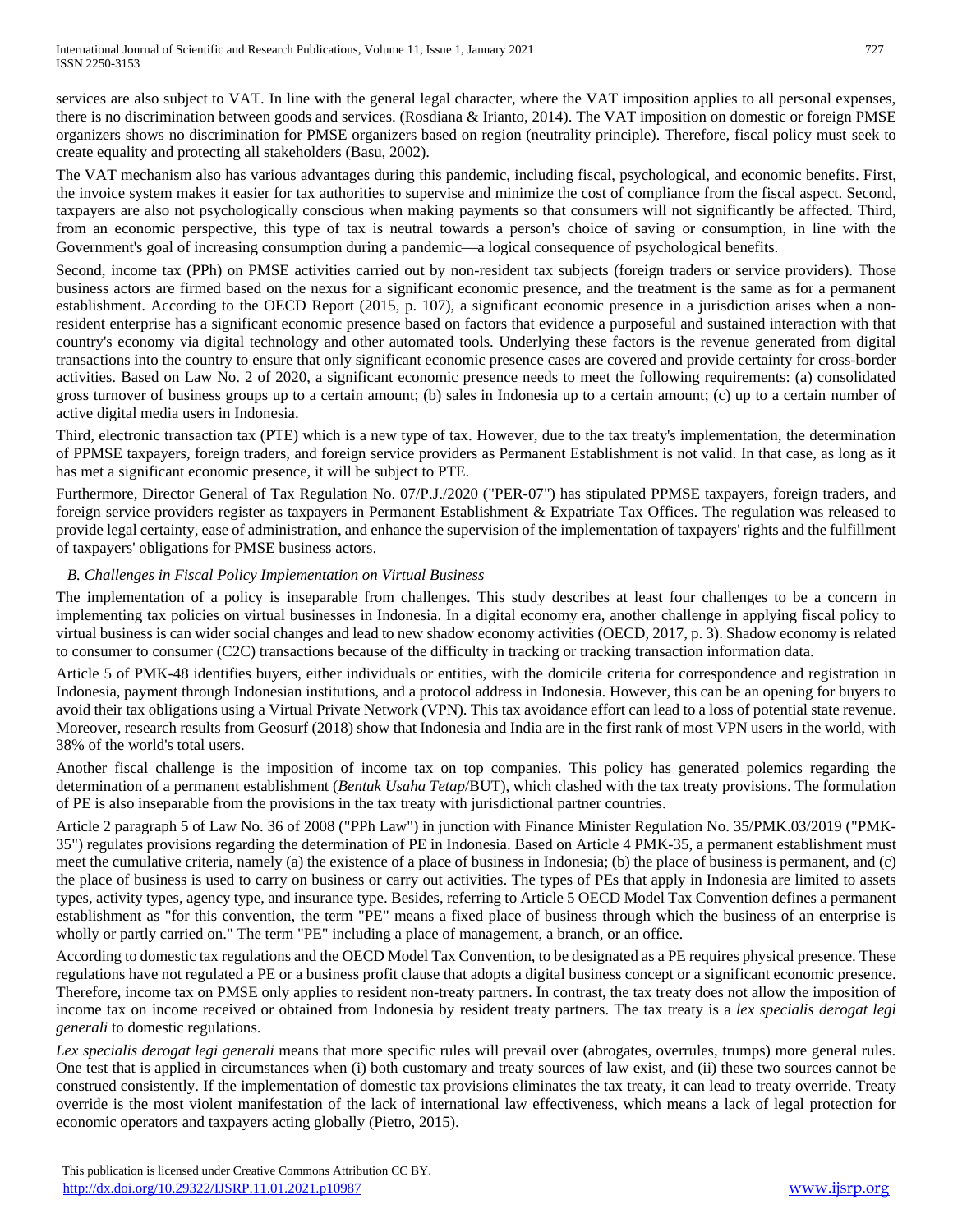The difficulty in renegotiating tax treaties is because it requires a long process and time. Additionally, 69 (sixty-nine) tax treaties between Indonesia and partner countries regulate PE criteria to date. Thus various countries in the world have implemented unilateral measures for taxation of electronic transactions, including Indonesia. Determination of unilateral steps, considering that there is no global consensus on tax rights distribution and the allocation of global operating profits from digital economic transactions. The absence of a global consensus has resulted in a tax on PMSE in Indonesia as a source country. This policy is an alternative temporary solution to obtain justice in tax rights distribution with foreign business actors' significant economic presence in the jurisdiction.

In line with the imposition of an income tax on PMSE business actors that is not possible due to a constraint on PE status as regulated in the tax treaty, the Indonesian Government has established anticipatory steps. The electronic transaction tax (*Pajak Transaksi Elektronik*/PTE) regulation reflects these anticipatory steps. Based on Article 6 paragraph 8 Law No. 2 of 2020, suppose the PMSE business actors is a resident from the tax treaty partner countries and cannot enforce PE stipulations due to implementing a tax treaty. In that case, as long as it has met a significant economic presence, it will be subject to PTE.

The emergence of electronic transaction tax would remove Indonesia's regulation barrier as a source of income in the taxing digital transactions conducted by foreign and domestic business actors. However, it becomes an interesting discussion regarding the sovereignty of the PTE and income tax (*Pajak Penghasilan*/PPh) position in the law, namely whether PTE is a new tax type. In principle, an electronic transaction tax enactment is an effort to tax income earned through electronic systems and originating from Indonesia. The basis of PTE's imposition is the sale of digital goods and services overseas through an electronic system to buyers or users in Indonesia carried out by foreign traders or foreign service providers, either directly or in PPMSE.

In this case, it is crucial to understand whether the term "Taxes Covered" in tax treaty provisions also includes PTE. If it includes, then PTE cannot be applied. On the other hand, if it is not taxes covered in the tax treaty, then PTE can be applied without being bound by the terms of "Taxes Covered." Article 2 of the OECD Model Tax Convention has explained what types of taxes regulate on a tax treaty, including the application to taxes on income and capital. Furthermore, the provisions of Article 2 paragraph 4 tax treaty explain that the type of tax also applies to any taxes that arise as long as they are identical or substantially similar to income tax and if the tax is an addition or substitute ("in addition" or "in place of") income tax.

Based on this understanding, the taxes covered include entirely new taxes, but the new taxes must not conflict with the applicable tax treaty provisions. If the tax is to replace the existing tax, there is a risk to be covered in the tax treaty agreement (Brandstetter, 2011, p. 64). Thus, a source country has the right to impose a type of tax other than income tax as regulated in the tax treaty.

If reviewing international base practice regarding digital taxes, many other countries have implemented unilateral policies, such as France and other European Union countries with Digital Services Tax, Equalisation Levy in India, and Diverted Profit Tax in United Kingdom (UK). In India, the equalization levy is a hybrid withholding tax with characteristics that blur the lines between direct and indirect tax. The measure requires Indian businesses to buy advertising services from foreign companies to withhold a 6% tax and remit the Government's charge, except foreign companies with a permanent establishment (PE) in India (White, 2020).

A proposed digital services tax accompanied the directive's draft regarding the creation of a "significant digital presence" as an additional anchor for the allocation of revenues on revenues generated from providing certain digital services. Regarding its design, the characteristic of the EU digital services tax (EU DST) is a "hybrid tax" that embodies elements of an income tax and a consumption tax (Geringer, 2020). The tax base is the gross amount of the transaction.

UK has implemented Diverted Profit Tax (DPT) since 2015 (KPMG, 2016, p. 1). The DPT rules provide UK taxation rights on income from electronic transactions within their jurisdiction because they fulfill a taxable presence. This provision addresses issues for persons carrying on the UK's activity connected with the supply of goods, services, or other property by a foreign company with a UK-taxable presence (a permanent establishment). It allows entities or transactions that lack economic substance to exploit tax mismatches and evade UK taxes, implying a significant reduction in total tax arising from UK activities.

UK believes that the DPT is not an income tax. The DPT is a new tax with a tax imposition mechanism in the form of rates, tax structures, tax bases, and tax compliance procedures, which is different from Income Tax. However, the DPT tax base mostly follows a profit attribution method similar to Income Tax. However, the UK has issued detailed technical and operational provisions for implementing DPT, including provisions regarding DPT imposition in income tax through the tax credit mechanism. Thus, although there are still conflicts regarding the DPT regulations because they are considered "tax covered" in the Tax Treaty, the DPT also regulates the application to avoid the emergence of double taxation.

Until the writing of this research, the Indonesian Government had not yet established derivative regulations that further detail the imposition of income tax and electronic transaction tax on PMSE. So, what steps should the Indonesian Government take related to PTE? The OECD has the multilateral instrument (MLI), which is a tool designed to incorporate base erosion and profit shifting (BEPS) measures into tax treaties (Dueñas & Bunn, 2019). Accordingly, without formally amending each bilateral treaty, a new multilateral instrument would modify all bilateral treaties' overlapping provisions. Indeed, there have been many situations in which States have adopted a multilateral convention to introduce common international rules and standards and thereby harmonize a network of bilateral treaties, for example, in the area of extradition (OECD, 2014). The MLI in BEPS Action Plan 15 aims to avoid a lengthy and timeconsuming tax treaty renegotiation process. However, the Multilateral Instrument (MLI) text and its Explanatory Statement were developed through a negotiation involving more than 100 countries and are still in the approval process.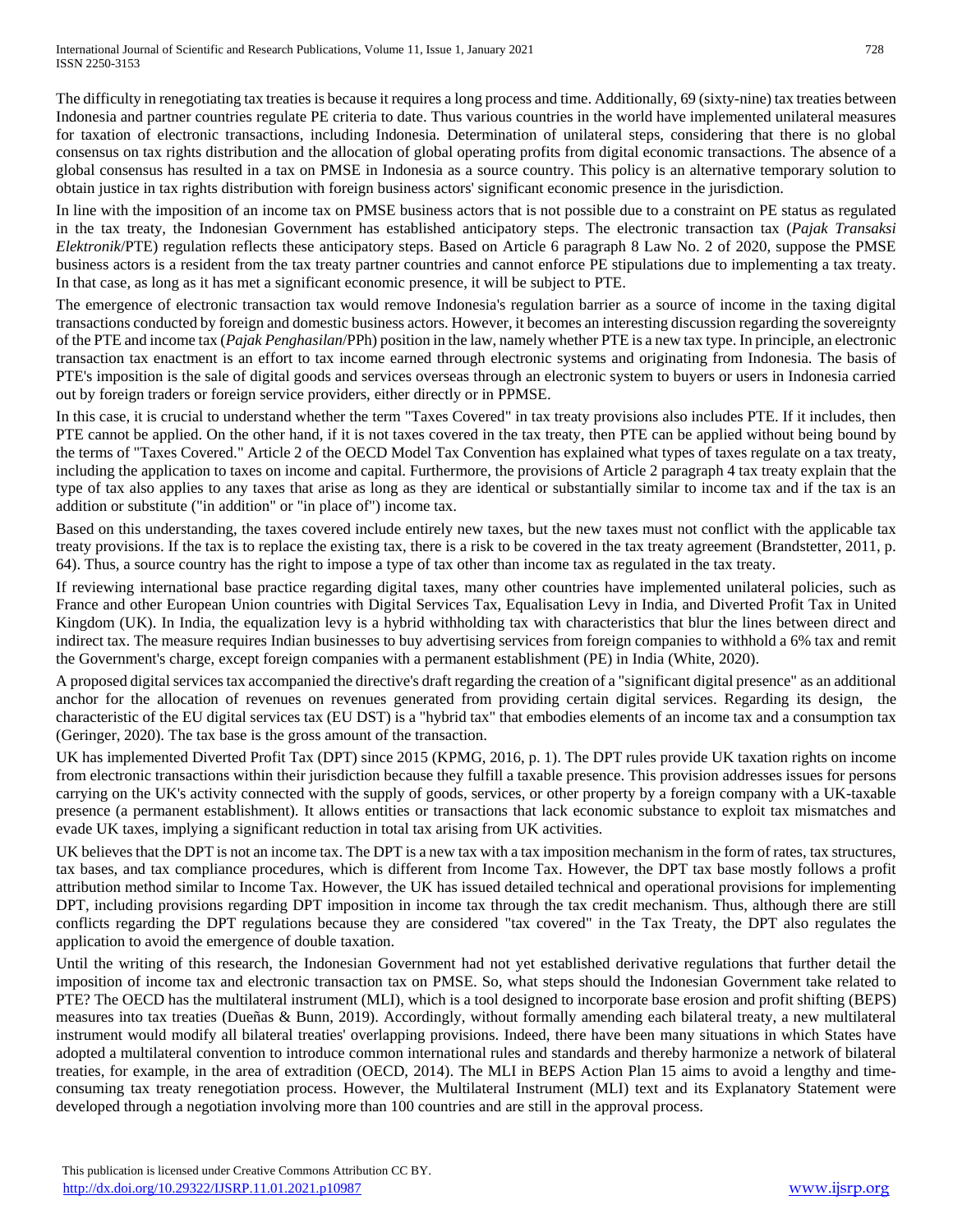Indonesia faces the challenge of enforcing electronic transaction tax sovereignty, considering the significant potential revenue from the digital economy that increases significantly amid the pandemic. However, the consequence of implementing PTE as a unilateral policy may result in a greater risk of multiple payments or international double taxation from cross-border transactions. These consequences inevitably lead to inconvenience between taxpayers and tax authorities. Furthermore, the imposition of electronic transaction taxes can threaten exports and lead to trade war conflicts.

Thus, the electronic transaction tax application depends on how courageous the Indonesian Government is in facing international threats or sanctions. In terms of data, based on Internet World Stats (2020), Indonesia is in the fourth position of internet users globally in 2020, after China, India, and the United States. This potential can be a bargaining power for Indonesia. Besides, learning from international base practice, electronic transaction tax can be made into a hybrid scheme with the tax base is the transaction's gross amount. Thus, the concept of an electronic transaction tax is excluded from the income tax realm and is not a tax scope covered by the tax treaty.

Besides the challenges regarding the content and terminology of taxes on digital business, there are also challenges related to tax administration. Throughout the world, tax administrations face the formidable task of protecting their revenue base without hindering either the development of new technologies or the business community's involvement in the evolving and growing e-marketplace. It concerns the Government's center of e-commerce on state and local revenue (Jones & Basu, 2002).

In facilitating the exchange of information between countries, the OECD initiated the Multilateral Competent Authority Agreement on Automatic Exchange of Financial Account Information (MCAA) in the Automatic Exchange of Information framework. It aims to avoid fraud in financial reporting. Each taxing authority can perform data tracing for tax purposes, such as implementing PMSE VAT policies relating to other countries to avoid fraud.

However, it also has to note that politically, the US is aggressively investigating the unilateral implementation of digital taxes. It poses a challenge for tax authorities in implementing the PPN PMSE policy because it will be difficult to trace information related to VAT collecting entities' transactions.

#### V. CONCLUSION

The COVID-19 pandemic situation prompted the Indonesian Government to implement policies and take extraordinary steps to minimize the national economic slowdown impact on society and business activities. This condition also changes the tax function paradigm, from a budgetary function (budgetary) to a regulatory function. Through Law Number 2 of 2020, the Government stipulates regulations regarding the imposition of taxes on Trade Through Electronic Systems (PMSE), including Value Added Tax, Income Tax, and Electronic Transaction Tax. The implementation of VAT on PMSE does not violate the consensus or legal character of VAT in concept. However, the imposition of income tax and electronic transaction tax still creates polemics due to conflicts with the tax treaty provisions. When referring to international best practices, many countries have implemented the hybrid concept in imposing digital taxes. Thus, the Government's biggest challenge is the courage to set taxes on digital companies over the top, considering that Indonesia has bargaining power. Furthermore, the Indonesian Government needs to maximize big data analysis and the Automatic Exchange of Information (AEoI) to overcome the possibility of fraud.

#### **REFERENCES**

- [1] Abrahamson, J. (2020). *International Taxation of Banking.* Kluwer Law International BV.
- [2] Balwin, R., & Mauro, B. W. (2020). *Mitigating the COVID Economic Crisis: Act Fast and Do Whatever It Takes.* London: CEPR Press.
- [3] Bartik, A. W. (2020). The Impact of COVID-19 on Small Business Outcomes and Expectation. *PNAS*. Retrieved from
- https://www.pnas.org/content/pnas/117/30/17656.full.pdf
- [4] Basu, S. (2002). European VAT on Digital Sales. *Journal of Information, Law, and Technology*.
- [5] Bird, R. M., & Wilkie, J. S. (2013). Designing Tax Policy: Constraints and Objectives in an Open Economy. *eJournal of Tax Research, 11(3)*, 284-320.
- [6] Brandstetter, P. (2011). *"Taxes Covered": A Study of Article 2 of the OECD Model Tax Conventions.* Amsterdam: IBFD.
- [7] Bryman, A. (2016). *Social Research Methods (5th ed.).* Oxford: Oxford University Press.
- [8] Campbell, A. (2017, November 1). *New Growth Trend: Businesses that Serve Virtual Businesses*. Retrieved from Small Business Trends:
- https://smallbiztrends.com/2006/10/new-growth-trend-businesses-that-serve-virtual-businesses.html [9] Chen, S.-C. J. (2018). Neutrality as Tax Justice: The Case of Common Consolidated Corporate Tax Base under the EU Law. *Tax Policy Conference* (pp. 33- 66). Harvard University.
- [10] Citradi, T. (2019, 12 23). *E-Commerce RI Tumbuh Pesat, Tapi Kalah Dari China & Singapura*. Retrieved from CNBC Indonesia: https://www.cnbcindonesia.com/tech/20191223152017-37-125264/e-commerce-ri-tumbuh-pesat-tapi-kalah-dari-china-singapura
- [11] Creswell, J. W. (2012). *Educational Research: Planning, Conducting and Evaluating Quantitative and Qualitative Research (4th ed.).* Boston: Pearson Education.
- [12] Davis, S., & Toney, L. (2020, September 23). *How Coronavirus (COVID-19) Is Impacting Ecommerce [September 2020]*. Retrieved from ROI Revolution: https://www.roirevolution.com/blog/2020/10/coronavirus-and-ecommerce/
- [13] Deloitte. (2020). *COVID-19 Will Permanently Change E-Commerce in Denmark.* Retrieved from
- https://www2.deloitte.com/content/dam/Deloitte/dk/Documents/strategy/e-commerce-COVID-19-onepage.pdf
- [14] Djalante, R. (2020). Review and Analysis of Current Responses to COVID-19 in Indonesia: Period January to March 2020.
- [15] Dueñas, S., & Bunn, D. (2019). The Challenges of Consensus in the Digital Economy on the International Tax Treaty System. *Tax Foundation*. Retrieved from https://taxfoundation.org/digital-economy-international-tax-treaty-system/
- [16] GeoSurf. (2018). *VPN Usage Statistics*. Retrieved from GeoSurf: https://www.geosurf.com/blog/vpn-usage-statistics/
- [17] Geringer, S. (2020). National Digital Taxes Lessons from Europe. *South African Journal of Accounting Research*.

 This publication is licensed under Creative Commons Attribution CC BY. <http://dx.doi.org/10.29322/IJSRP.11.01.2021.p10987> [www.ijsrp.org](http://ijsrp.org/)